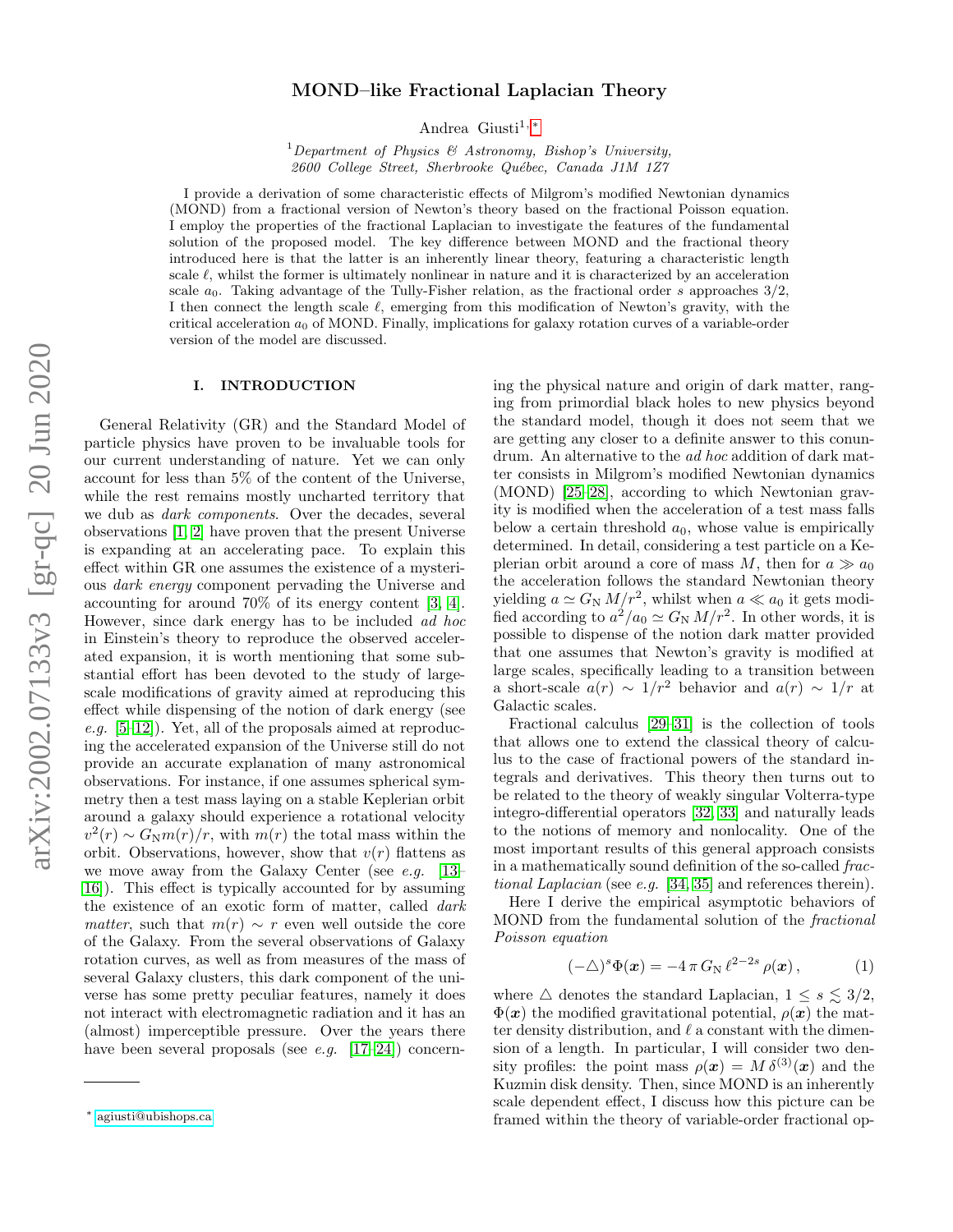erators (see  $e.g.$  [\[36\]](#page-6-1)) with s becoming a scale-dependent quantity  $s = s(x)$ .

## II. A FRACTIONAL POISSON EQUATION

The canonical way of approaching the problem of the mathematical definition of the fractional Laplacian requires to start from its Fourier transform. Let  $f(\mathbf{x})$  be a function of the Schwartz class<sup>[1](#page-1-0)</sup> on  $\mathbb{R}^3$ , then we define the Fourier transform of  $f(\boldsymbol{x})$  as

$$
\widehat{f}(\mathbf{k}) \equiv \mathcal{F}[f(\mathbf{x}); \mathbf{k}] = \int_{\mathbb{R}^3} e^{-i\mathbf{k} \cdot \mathbf{x}} f(\mathbf{x}) \, \mathrm{d}^3 x \,, \qquad (2)
$$

with  $\cdot$  denoting the Euclidean scalar product. This implies that the Fourier transform of the Laplacian simply yields

$$
\mathcal{F}[(-\triangle)f(\boldsymbol{x});\,\boldsymbol{k}] = |\boldsymbol{k}|^2 \,\widehat{f}(\boldsymbol{k})\,,\tag{3}
$$

with  $|\mathbf{k}|^2 \equiv \mathbf{k} \cdot \mathbf{k}$ . Thus, a natural requirement for the fractional generalization of  $-\Delta$  is to preserve this nice feature, i.e.

<span id="page-1-9"></span>
$$
\mathcal{F}[(-\triangle)^s f(\boldsymbol{x}); \boldsymbol{k}] = |\boldsymbol{k}|^{2s} \,\widehat{f}(\boldsymbol{k})\,. \tag{4}
$$

Note that the choice of  $-\Delta$  over  $\Delta$  is particularly important since the first yields a positive-definite operator, allowing one to take advantage of the method of semigroups, see e.g. [\[34,](#page-5-16) [35,](#page-6-0) [37\]](#page-6-2) and references therein. Specif-ically, it is not hard to see that (see e.g. [\[37\]](#page-6-2)) for any  $\lambda \geq 0$  one has

<span id="page-1-1"></span>
$$
\lambda^s = \frac{1}{\Gamma(-s)} \int_0^\infty (e^{-t\lambda} - 1) t^{-s-1} dt, \tag{5}
$$

with  $0 < s < 1$  and  $\Gamma(z)$  denoting Euler's Gamma function, and

<span id="page-1-2"></span>
$$
\lambda^{-s} = \frac{1}{\Gamma(s)} \int_0^\infty e^{-t\,\lambda} \, t^{s-1} \, \mathrm{d}t \,,\tag{6}
$$

for any  $s > 0$  and  $\lambda > 0$ .

Since [\(5\)](#page-1-1) is not particularly helpful when trying to solve [\(1\)](#page-0-1) for  $s > 1$ , one has to rely on [\(6\)](#page-1-2). Indeed, considering [\(1\)](#page-0-1) in the Fourier domain one has

<span id="page-1-4"></span>
$$
\widehat{\Phi}(\mathbf{k}) = -4 \pi G_{\mathrm{N}} \,\ell^{2-2s} \, M \, |\mathbf{k}|^{-2s} \,, \tag{7}
$$

since, again, I am considering a configuration of the system with  $\rho(\mathbf{x}) = M \delta^{(3)}(\mathbf{x})$ .<sup>[2](#page-1-3)</sup> This expression suggests the general restriction  $0 < s < 3/2$ , since otherwise  $|\mathbf{k}|^{-2s}$ is not a tempered distribution [\[38\]](#page-6-3). Eq. [\(7\)](#page-1-4), brought back to the space domain, implies that

$$
\Phi(\mathbf{x}) = -4\,\pi\,\ell^{2-2s}\,G_N\,M\,(-\triangle)^{-s}\delta^{(3)}(\mathbf{x})\,,\qquad(8)
$$

with  $(-\Delta)^{-s}$  denoting the *inverse fractional Laplacian* that, taking advantage of [\(6\)](#page-1-2) can be expressed as [\[34,](#page-5-16) [35\]](#page-6-0)

$$
(-\triangle)^{-s} f(\boldsymbol{x}) = \frac{1}{\Gamma(s)} \int_0^\infty dt \, t^{s-1} e^{t \triangle} f(\boldsymbol{x}), \qquad (9)
$$

for any  $s > 0$ . If  $0 < s < 3/2$ , it was shown that (see e.g. [\[34\]](#page-5-16))

$$
(-\triangle)^{-s}\delta^{(3)}(\boldsymbol{x}) = \frac{\Gamma(\frac{3}{2} - s)}{4^s\pi^{3/2}\Gamma(s)}\frac{1}{|\boldsymbol{x}|^{3-2s}},\qquad(10)
$$

thus leading to a potential

$$
\Phi_s(\boldsymbol{x}) = -\frac{\Gamma\left(\frac{3}{2} - s\right)}{4^{s-1}\sqrt{\pi}\,\Gamma(s)} \left(\frac{\ell}{|\boldsymbol{x}|}\right)^{2-2s} \, \frac{G_N \, M}{|\boldsymbol{x}|} \,. \tag{11}
$$

This expression clearly shows that for  $s \to 1$  one easily recovers the Newtonian potential.

Now, considering the limit for  $s \to (3/2)^-$  one is required to extend the previous argument taking into account the regularity problem that comes with this limit [\[38\]](#page-6-3). Going back to [\(7\)](#page-1-4) and setting  $s = 3/2$  one finds

$$
\widehat{\Phi}(\mathbf{k}) = -4 \pi G_{\mathrm{N}} \ell^{-1} M |\mathbf{k}|^{-3}, \qquad (12)
$$

which implies

<span id="page-1-8"></span>
$$
\Phi_{3/2}(\mathbf{x}) = -\frac{4\pi G_{\rm N}M}{\ell} \int_{\mathbb{R}^3} \frac{\mathrm{d}^3 k}{(2\pi)^3} \frac{e^{i\mathbf{k}\cdot\mathbf{x}}}{|\mathbf{k}|^3} \tag{13}
$$

To compute this inverse Fourier transform one can start off by denoting

$$
\eta(\mathbf{k}) = \mathcal{F}[\log{(|\mathbf{x}|/\ell)}; \mathbf{k}]
$$

$$
= \int_{\mathbb{R}^3} d^3x \, e^{-i\mathbf{k} \cdot \mathbf{x}} \, \log{(|\mathbf{x}|/\ell)}, \qquad (14)
$$

and by recalling that

<span id="page-1-5"></span>
$$
\triangle \log(|\mathbf{x}|/\ell) = \frac{1}{|\mathbf{x}|^2}.
$$
\n(15)

On the one hand, taking the Fourier transform of Eq. [\(15\)](#page-1-5) one finds

<span id="page-1-6"></span>
$$
\mathcal{F}[\triangle \log(|\mathbf{x}|/\ell); \mathbf{k}] = \int_{\mathbb{R}^3} d^3 x \, \frac{e^{-i\mathbf{k} \cdot \mathbf{x}}}{|\mathbf{x}|^2} \\
= \frac{4\pi}{|\mathbf{k}|} \int_0^\infty \frac{\sin(x)}{x} dx \\
\text{P.V. } \frac{2\pi^2}{|\mathbf{k}|},
$$
\n(16)

where with P.V. it is understood that we are taking the principal value of the Dirichlet integral. On the other hand, taking advantage of the properties of the Fourier transform one finds

<span id="page-1-7"></span>
$$
\mathcal{F}[\triangle \log(|\mathbf{x}|/\ell);\mathbf{k}] = -|\mathbf{k}|^2 \eta(\mathbf{k}). \qquad (17)
$$

Then, putting together [\(16\)](#page-1-6) and [\(17\)](#page-1-7) one concludes that

$$
\eta(\mathbf{k}) = \mathcal{F}\left[\log\left(|\mathbf{x}|/\ell\right) \, ; \, \mathbf{k}\right] \stackrel{\text{P.V.}}{=} -\frac{2\,\pi^2}{|\mathbf{k}|^3} \,. \tag{18}
$$

<span id="page-1-0"></span> $<sup>1</sup>$  The Schwartz class is also known as the space of rapidly decreas-</sup> ing functions.

<span id="page-1-3"></span><sup>2</sup> Rigorously speaking, it means that the solution of [\(1\)](#page-0-1) corresponds to its fundamental solution.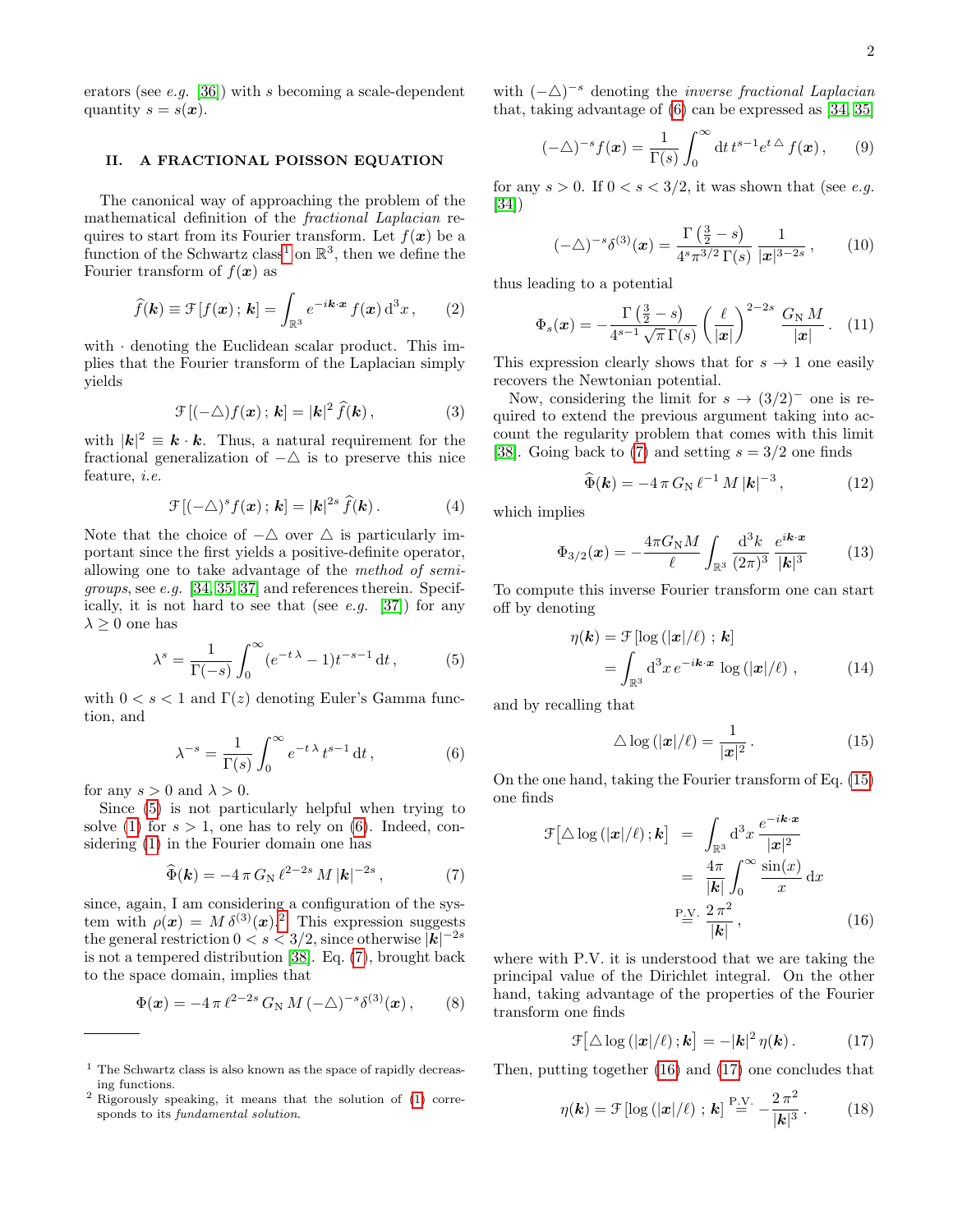Backtracking to [\(13\)](#page-1-8) and exploiting the last result one finds that

$$
\Phi_{3/2}(\boldsymbol{x}) \stackrel{\text{P.V.}}{=} \frac{2\,G_{\text{N}}\,M}{\pi\,\ell} \,\log\left(|\boldsymbol{x}|/\ell\right). \tag{19}
$$

We can therefore summarize these computations as follows:

<span id="page-2-0"></span>
$$
\Phi_s(r) = \begin{cases}\n-\frac{\Gamma\left(\frac{3}{2} - s\right)}{4^{s-1}\sqrt{\pi}\,\Gamma(s)} \left(\frac{\ell}{r}\right)^{2-2s} \frac{G_{\rm N}M}{r}, \\
\text{for } 0 < s < 3/2, \\
\frac{2}{\pi} \frac{G_{\rm N}M}{\ell} \log\left(r/\ell\right), \text{ for } s = 3/2,\n\end{cases} \tag{20}
$$

where the case  $s = 3/2$  is understood in the regularized sense discussed above.

Note that [\(20\)](#page-2-0) simply represents the Green function for the fractional Poisson equation [\(1\)](#page-0-1), therefore the potential corresponding to a general density distribution  $\rho(x)$ is obtained from the convolution of the latter with [\(20\)](#page-2-0), dropping M. The convolution representation of the inverse fractional Laplacian is known as the Riesz potential [\[39\]](#page-6-4), which provides a map from  $L^1_{loc}(\mathbb{R}^3)$  onto itself for  $0 < s < 3/2$ .

### III. MOND–LIKE BEHAVIOR

The study of the fundamental solution of [\(1\)](#page-0-1) suggests that this modified Newtonian theory allows one to naturally derive the transition from Newton's gravity to MOND's large-scale behavior, however MOND is never fully reproduced because of the linearity of [\(1\)](#page-0-1). These kinds of transitions are actually a rather common feature of fractional models, see *e.g.* [\[41](#page-6-5)[–43\]](#page-6-6). Additionally, this approach would suggest an inherent nonlocal nature of this MOND-like theory. Note that, differently from Milgrom's approach [\[25](#page-5-10)[–28\]](#page-5-11), here we have introduced a constant  $\ell$  with the dimension of a length, rather than  $a_0$ , to maintain the correct dimensions in [\(1\)](#page-0-1). But again, from  $\mathbf{a} = -\nabla \Phi_s$  we recover  $a(r) \sim 1/r^2$  and  $a(r) \sim 1/r$  for  $s = 1$  and  $s = 3/2$ , respectively. Besides, from  $s = 3/2$ one finds that

$$
a(r) = \frac{2\,G_{\rm N}\,M}{\pi\,\ell\,r} \,,\tag{21}
$$

which, coupled to the condition  $a = v^2/r$ , yields

$$
v^2 = \frac{2\,G_{\rm N}\,M}{\pi\,\ell}\,,\tag{22}
$$

which leads to the empirical Tully–Fisher relation [\[44\]](#page-6-7)

$$
v^4 = G_N M a_0,
$$

provided that

<span id="page-2-2"></span>
$$
\ell = \frac{2}{\pi} \sqrt{\frac{G_{\rm N} M}{a_0}},\tag{23}
$$

thus fully reconnecting the proposed fractional model with MOND's results and phenomenology.<sup>[3](#page-2-1)</sup>

In order to properly equip the theory with an explicit scale-dependent behavior of  $\Phi_s(r)$  one would need to re-place s in [\(1\)](#page-0-1) with  $s(x) = s(r/\ell)$ . In other words, one should convert the fractional Poisson equation of order s into a variable-order fractional differential equation. This is a subject which has been largely studied (see e.g. [\[45\]](#page-6-8) for a review) over the years paying particular attention for one-dimensional and  $(1 + 1)$ -dimensional problems. However, it is rather clear that such differential equations can only be treated numerically, whilst closed-form solutions are fairly rare and hard to find. The situation clearly worsens, both from the analytical and numerical standpoints, when one considers the case of the variable-order Laplacian. Indeed, this topic still represents a rather uncharted territory, even though a few works have started tackling this problem in the past couple of years [\[46,](#page-6-9) [47\]](#page-6-10).

It is then interesting to study the behavior of the rotational velocity predicted by the proposed model as a function of s. Recalling that

$$
a(r) = \frac{v(r)^2}{r} = |\nabla \Phi_s(r)|,
$$
\n(24)

and that

$$
|\nabla \Phi_s(r)| = \begin{cases} \frac{4^{\frac{3}{2}-s} \Gamma\left(\frac{5}{2}-s\right)}{\sqrt{\pi} \Gamma(s)} \left(\frac{\ell}{r}\right)^{2-2s} \frac{G_N M}{r^2}, \\ \text{for } 0 < s < 3/2, \\ \frac{2 \, G_N M}{\pi \, \ell \, r}, \text{ for } s = 3/2, \end{cases} \tag{25}
$$

with  $\ell$  as in [\(23\)](#page-2-2), one finds

<span id="page-2-3"></span>
$$
v_s(r) = \begin{cases} \frac{2^{\frac{3}{2}-s}}{\sqrt[4]{\pi}} \sqrt{\frac{\Gamma(\frac{5}{2}-s)}{\Gamma(s)}} \left(\frac{\ell}{r}\right)^{1-s} \sqrt{\frac{G_\text{N}M}{r}},\\ \text{for } 0 < s < 3/2,\\ \sqrt{\frac{2\,G_\text{N}M}{\pi\,\ell}}, \text{ for } s = 3/2. \end{cases} \tag{26}
$$

The velocity profiles are then plotted in Fig. [1,](#page-3-0) depicting the transition from Newton's gravity to MOND.

# IV. APPLICATION TO THE KUZMIN DISK **DENSITY**

It is now interesting to study the effect of the fractional Poisson equation [\(1\)](#page-0-1) on a more realistic matter distribution. Let us consider the case of an axisymmetric system

<span id="page-2-1"></span> $3$  It is also worth noting that a potential-dependency of  $a_0$  was introduced in [\[40\]](#page-6-11) to solve problems for Galaxy clusters.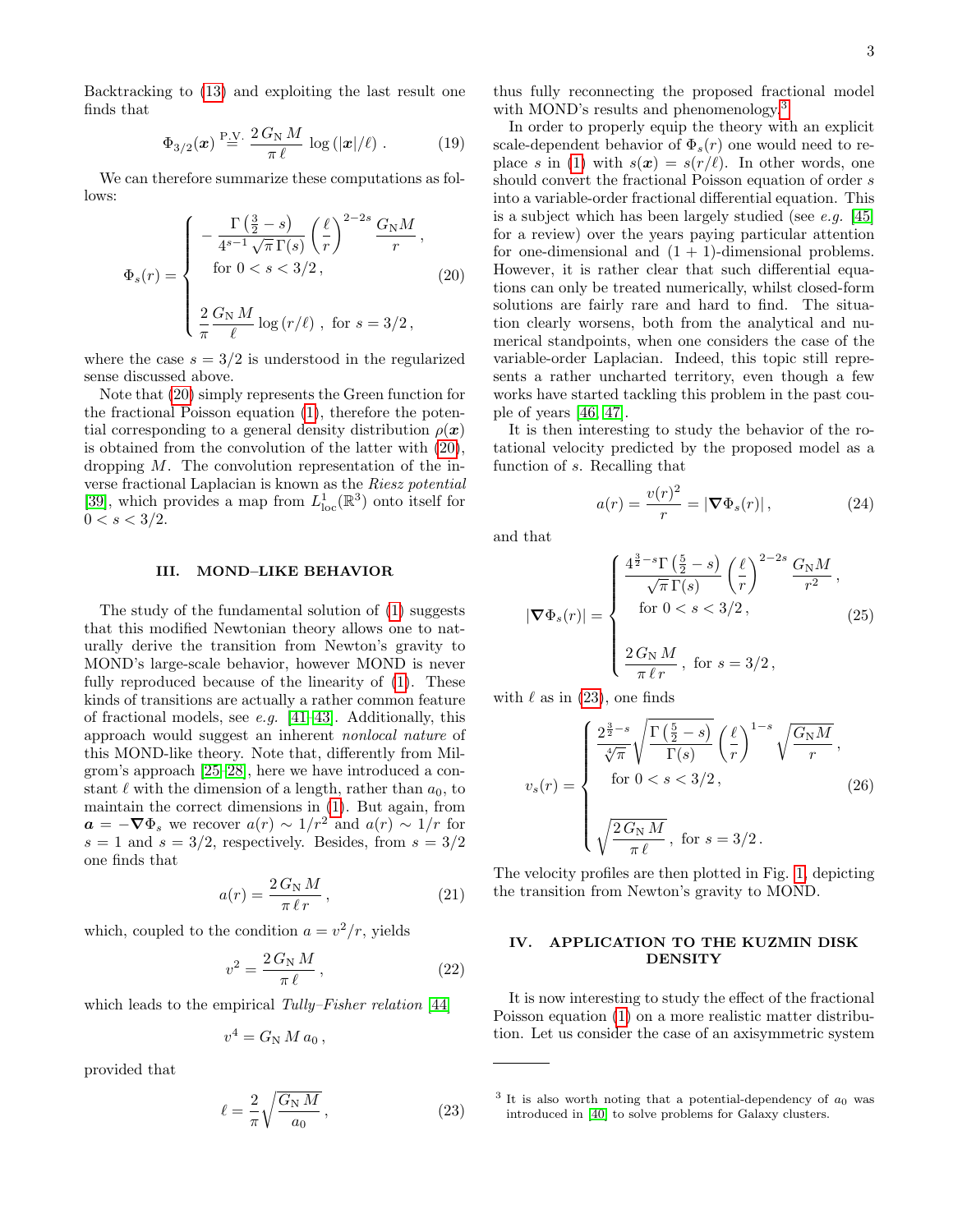

<span id="page-3-0"></span>FIG. 1. Rotational velocity as a function of the radius  $v_s(r)$ for different values of s. In this plot  $a_0 = G_N M = 1$  (which implies  $\ell = 2/\pi$ . The arrow denotes the direction in which s grows from 1 to  $3/2$ .

with a density function  $\rho(R, z)$ , in cylindrical coordinates  $(R, \phi, z)$ , given by

<span id="page-3-1"></span>
$$
\rho(R, z) = \frac{R_0 M}{2\pi (R^2 + R_0^2)^{3/2}} \,\delta(z) \,, \tag{27}
$$

with  $R_0 > 0$  and  $[R_0] =$  length. This density profile is known in the literature as the Kuzmin disk [\[48,](#page-6-12) [49\]](#page-6-13).

The simplest way to compute the corresponding potential from [\(1\)](#page-0-1) requires again to employ the Fourier transform method. First, one needs to compute the momentum representation of  $(27)$ , *i.e.*,

<span id="page-3-2"></span>
$$
\widehat{\rho}(\mathbf{k}) = \int_{\mathbb{R}^3} d^3 x \, e^{-i\mathbf{k} \cdot \mathbf{x}} \rho(\mathbf{x}) \n= 2\pi \int_{\mathbb{R}} dz \, e^{-ik_z z} \int_0^\infty \rho(R, z) J_0(\kappa R) R \, dR \n= R_0 M \int_0^\infty \frac{J_0(\kappa R) R}{(R^2 + R_0^2)^{3/2}} \, dR,
$$
\n(28)

with  $\kappa = \sqrt{k_x^2 + k_y^2}$  and  $J_0$  the standard Bessel function of the first kind and order zero. This last integral is a particular case of (see [\[50\]](#page-6-14))

$$
\int_0^\infty \frac{t^{\nu+1} J_\nu(\lambda t)}{(t^2 + z^2)^{\mu+1}} dt = \frac{\lambda^{\mu} z^{\nu-\mu}}{2^{\mu} \Gamma(\mu+1)} K_{\nu-\mu}(\lambda z), (29)
$$

with  $\lambda > 0$ ,  $\Re(z) > 0$ , and  $-1 < \Re(\nu) < 2\Re(\mu) + 3/2$ , and hence [\(28\)](#page-3-2) yields

$$
\widehat{\rho}(\mathbf{k}) \equiv \widehat{\rho}(\kappa) = R_0 M \sqrt{\frac{\kappa}{2 R_0}} \frac{1}{\Gamma(3/2)} K_{-1/2}(\kappa R_0)
$$

$$
= M e^{-\kappa R_0}, \qquad (30)
$$

where  $K_{\nu}$  is the modified Bessel function of the second kind.

From Eq. [\(1\)](#page-0-1) one has that the Fourier decomposition of the gravitational potential reads

$$
\widehat{\Phi}(\mathbf{k}) \equiv \widehat{\Phi}(\kappa, k_z) = -4 \pi G_{\rm N} \,\ell^{2-2s} \, \frac{\widehat{\rho}(\mathbf{k})}{|\mathbf{k}|^{2s}} \n= -4 \pi G_{\rm N} \, M \, \ell^{2-2s} \, \frac{e^{-\kappa R_0}}{(\kappa^2 + k_z^2)^s} . \tag{31}
$$

Inverting back to position space one has

<span id="page-3-3"></span>
$$
\Phi(R, z) = -4 \pi G_N \ell^{2-2s} \int_{\mathbb{R}^3} \frac{d^3k}{(2\pi)^3} e^{i\mathbf{k} \cdot \mathbf{x}} \frac{\hat{\rho}(\mathbf{k})}{|\mathbf{k}|^{2s}}
$$
  
\n
$$
= -\frac{G_N M \ell^{2-2s}}{\pi}
$$
  
\n
$$
\times \int_{\mathbb{R}} dk_z e^{ik_z z} \int_0^\infty d\kappa \frac{\kappa e^{-\kappa R_0} J_0(\kappa R)}{(\kappa^2 + k_z^2)^s}
$$
  
\n
$$
= -\frac{G_N M \ell^{2-2s}}{\pi}
$$
  
\n
$$
\times \int_0^\infty d\kappa \kappa e^{-\kappa R_0} J_0(\kappa R) \int_{\mathbb{R}} dk_z \frac{e^{ik_z z}}{(\kappa^2 + k_z^2)^s}.
$$

Focusing on the case  $z = 0$ , which is actually the most relevant one for the goals of this work, the last expression reduces to

$$
\Phi_s(R,0) = -\frac{G_N M \ell^{2-2s}}{\sqrt{\pi}} \frac{\Gamma(s-1/2)}{\Gamma(s)}
$$
\n
$$
\times \int_0^\infty \kappa^{2-2s} e^{-\kappa R_0} J_0(\kappa R) d\kappa
$$
\n(32)

If  $0 < s < 3/2$  the integral in Eq. [\(32\)](#page-3-3) converges and yields

<span id="page-3-4"></span>
$$
\Phi_s(R,0) = -\frac{G_N M \ell^{2-2s}}{\sqrt{\pi} R_0^{3-2s}} \frac{\Gamma(s-1/2) \Gamma(3-2s)}{\Gamma(s)} \times {}_2F_1 \left(\frac{3}{2}-s, 2-s, 1; -\frac{R^2}{R_0^2}\right),
$$
 (33)

with  ${}_2F_1(a, b, c; z)$  the Gaussian hypergeometric func-tion (see [\[50\]](#page-6-14) for details). In particular, setting  $s = 1$  one finds that

$$
\Phi_1(R,0) = -\frac{G_{\rm N} M}{\sqrt{R^2 + R_0^2}},\tag{34}
$$

which is indeed the standard Kuzmin potential evaluated on the plane of the disk [\[48,](#page-6-12) [49\]](#page-6-13).

If  $s = 3/2$  the integral in Eq. [\(32\)](#page-3-3) does not converge, as in the case of the point-like source. Setting  $s = 3/2$  in Eq. [\(32\)](#page-3-3), one then needs to regularize the integral

$$
I(R) = \int_0^\infty \frac{e^{-\kappa R_0} J_0(\kappa R)}{\kappa} \, \mathrm{d}\kappa \,. \tag{35}
$$

This can be achieved by means of the Hadamard regular-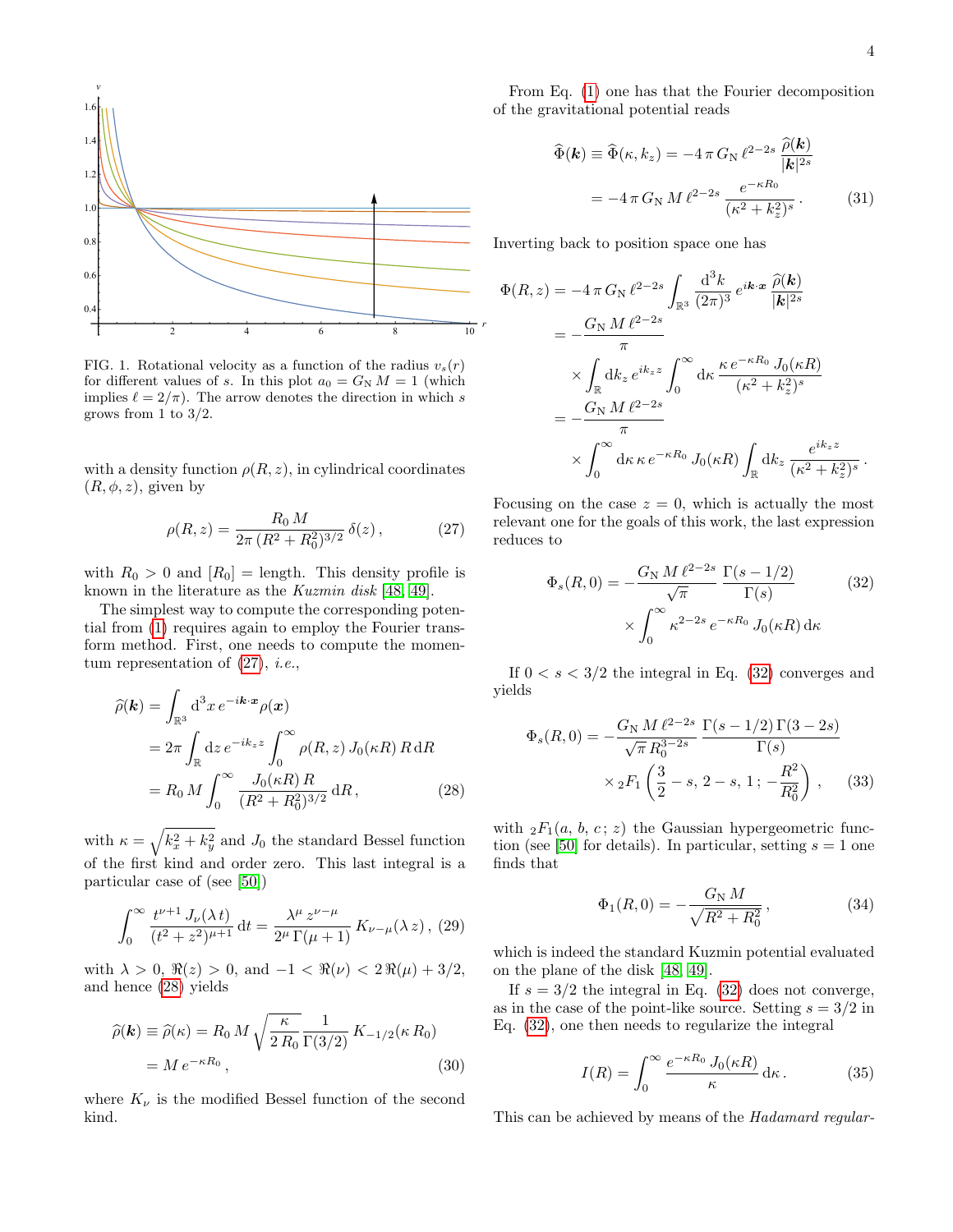$$
I_{\rm reg}(R) = \text{Pf} \int_0^\infty \frac{e^{-\kappa R_0} J_0(\kappa R)}{\kappa} d\kappa
$$

$$
= \int_0^1 \frac{e^{-\kappa R_0} J_0(\kappa R) - 1}{\kappa} d\kappa
$$

$$
+ \int_1^\infty \frac{e^{-\kappa R_0} J_0(\kappa R)}{\kappa} d\kappa, \qquad (36)
$$

where Pf denotes *Hadamard's partie finie* of the integral. In principle one could stop here, however, taking the derivative with respect to R of  $I_{reg}(R)$  one finds

$$
\frac{\partial I_{\text{reg}}(R)}{\partial R} = -\int_0^\infty e^{-\kappa R_0} J_1(\kappa R) \, \mathrm{d}\kappa
$$
\n
$$
= -\frac{1}{R} \left( 1 - \frac{R_0}{\sqrt{R^2 + R_0^2}} \right)
$$
\n
$$
= -\frac{\partial}{\partial R} \log \left[ 1 + \sqrt{1 + \left(\frac{R}{R_0}\right)^2} \right]. \quad (37)
$$

This suggests that one can naively take the logarithm as the regularization of  $I(R)$ , since it should differ from  $I_{\text{reg}}(R)$  only by an integration constant. This then leads to

<span id="page-4-0"></span>
$$
\Phi_{3/2}(R,0) \stackrel{\text{reg}}{=} \frac{2}{\pi} \frac{G_N M}{\ell} \log \left[ 1 + \sqrt{1 + \left(\frac{R}{R_0}\right)^2} \right].
$$
\n(38)

The the circular speed for [\(33\)](#page-3-4), evaluated on the plane of the disk  $(i.e., z = 0)$ , then reads

$$
v_s^2(R) = R |\nabla \Phi_s(R, 0)| = R \frac{\partial \Phi_s(R, 0)}{\partial R}
$$
  
=  $\left(\frac{\ell}{R_0}\right)^{2-2s} \frac{G_N M R^2}{\sqrt{\pi} R_0^3} \frac{(2-s)\Gamma(4-2s)\Gamma(s-1/2)}{\Gamma(s)}$   
 $\times {}_2F_1 \left(\frac{5}{2} - s, 3 - s, 2; -\frac{R^2}{R_0^2}\right),$  (39)

whereas for [\(38\)](#page-4-0) one finds

<span id="page-4-1"></span>
$$
v_{3/2}^2(R) = \frac{2\,G_{\rm N}\,M}{\pi\,\ell} \left(1 - \frac{R_0}{\sqrt{R^2 + R_0^2}}\right). \tag{40}
$$

Note that

$$
v_1^2(R) = \frac{G_\text{N} M R^2}{(R^2 + R_0^2)^{3/2}}\tag{41}
$$

is simply the circular velocity of the Kuzmin model whilst  $v_{3/2}^2(R)$  in [\(40\)](#page-4-1) reproduces the flattening of the rotational velocity as one moves away from the Galaxy Center, with an additional  $O(R_0/R)$  with respect to [\(26\)](#page-2-3). Thus at large radii we recover, yet again, the identification in [\(23\)](#page-2-2). The velocity profiles are plotted in Fig. [2.](#page-4-2)



<span id="page-4-2"></span>FIG. 2. Circular speed as a function of the radius  $v_s(R)$  for different values of s. In this plot  $a_0 = \ell = 1$  (which implies  $G_N M = \pi^2/4$  and  $R_0 = 1$ . The arrow denotes the direction in which s grows from 1 to  $3/2$ . The horizontal line represents the asymptotic value of  $v_{3/2}(R)$  as R approaches infinity.

### V. CONCLUSIONS

Fractional calculus has proven to be a valuable tool for studying several physical problems. Its role in fundamental physics has however been largely ignored so far, even though the past few years have finally seen the emergence of some studies pointing out its potential relevance in quantum field theory and gravity [\[52–](#page-6-16)[55\]](#page-6-17). In this regard, the fractional Laplacian seems to play an important role in light of its connection to the heat kernel and the Euclidean picture of nonlocal quantum field theories. Here I have derived MOND's asymptotic behaviors for the gravitational potential (and, as a consequence, for the acceleration) as the result of a fractional Newtonian theory of gravity. This model is based on the fractional Poisson equation [\(1\)](#page-0-1), where the standard Laplacian  $-\triangle$ is replaced by its fractional power  $(-\triangle)^s$ . Taking advantage of the method of semigroups and of the property [\(4\)](#page-1-9) I have discussed the fundamental solution of [\(1\)](#page-0-1) in light of [\[34,](#page-5-16) [35\]](#page-6-0). The result is that [\(1\)](#page-0-1) reduces to Newton's theory for  $s = 1$ , whereas it reproduces MOND's large-scale behavior for  $s = 3/2$ . This transition is, however, all but trivial since  $|\boldsymbol{k}|^{-3}$  clearly does not belong to the class of tempered distributions and therefore  $\Phi_{3/2}(r)$ is obtained from a regularization of the inverse Fourier transform of  $|\mathbf{k}|^{-3}$ . Then, comparing  $a(r) = |\nabla \Phi_s|$  with MOND's expression for the Tully-Fisher relation one can identify the relation between  $\ell$  and  $a_0$ , *i.e.* [\(23\)](#page-2-2). The fact that MOND predicts  $a \sim 1/r$  for  $a \ll a_0$  implies that  $s = 3/2$  for  $r \gg \ell$ , thus identifying a scale at which these deviations should emerge from the nonlocality of the theory. One can then infer that the proper way to fully describe the transition between the two asymptotic regimes requires to treat [\(1\)](#page-0-1) as a variable-order fractional differential equation, with  $s = s(r/\ell)$ . Then MOND's conditions  $a_0 \gg a$  and  $a_0 \ll a$ , which allows one to recover the flattening of the tangential velocity as one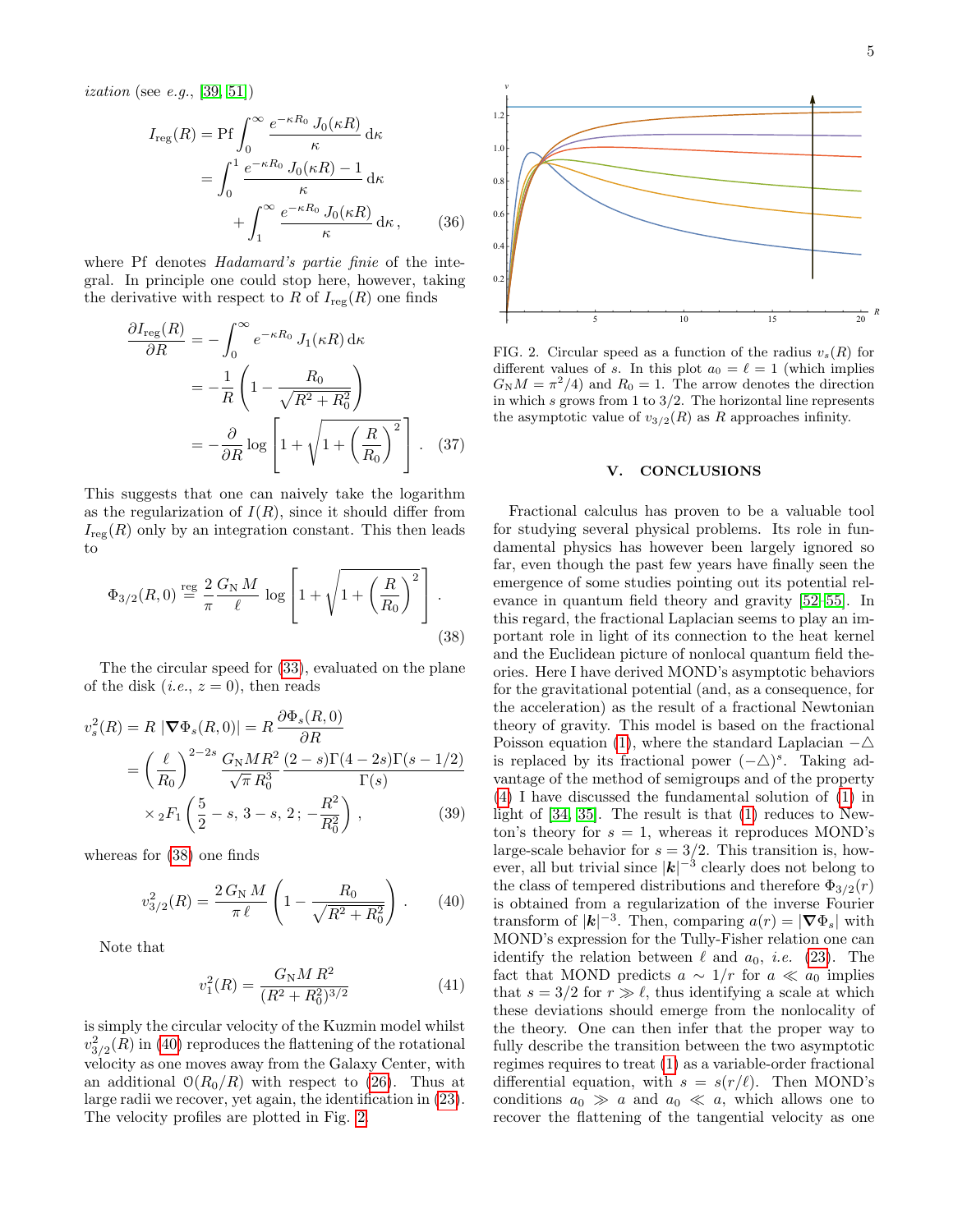moves away from the Galaxy Center and the Newtonian force respectively, are recast as  $s(r/\ell) = 3/2$  for  $r \gg \ell$ and  $s(r/\ell) = 1$  for  $r \ll \ell$ . Hence, one can frame this MOND-like linear theory as a fractional model with a variable-order spanning  $1 \leq s(r/\ell) \leq 3/2$ , taking proper care of the upper extreme. This nice interpretation of the model comes at a price, indeed the variable-order nature of the theory makes its analytical treatment rather subtle, if not impervious. A full numerical treatment of the variable-order counterpart of [\(1\)](#page-0-1) is needed in order to constrain the functional form of  $s(r/\ell)$ . Note that this variability could, in principle, help explaining the fact that rotational velocities as functions of the distance from the Galaxy Center are not exactly flat and display some variability. Finally, the scale dependence of the fractional order  $s(r/\ell)$  is consistent with the corpuscular interpretation of MOND [\[21,](#page-5-17) [22\]](#page-5-18), which predicts that  $a_0 \sim cH$ , with H denoting the Hubble parameter and c being the speed of light. This is actually consistent with many observational evidences according to which  $a_0 \simeq c H_0$  [\[25\]](#page-5-10). As a consequence, from [\(23\)](#page-2-2) one finds that  $\ell \sim \sqrt{G_{\rm N} M/c H_0}$ , providing an estimate for the

- <span id="page-5-0"></span>[1] S. Perlmutter et al. [Supernova Cosmology Project Collaboration], Nature 391, 51 (1998) [\[astro-ph/9712212\]](http://arxiv.org/abs/astro-ph/9712212).
- <span id="page-5-1"></span>[2] S. Perlmutter et al. [Supernova Cosmology Project Collaboration], Astrophys. J. 517, 565 (1999) [\[astro](http://arxiv.org/abs/astro-ph/9812133)[ph/9812133\]](http://arxiv.org/abs/astro-ph/9812133).
- <span id="page-5-2"></span>[3] L. Amendola and S. Tsujikawa, *Dark Energy*, *Theory and* Observations (Cambridge University Press, Cambridge, 2010).
- <span id="page-5-3"></span>[4] P. Brax, Rept. Prog. Phys. **81**, no. 1, 016902 (2018).
- <span id="page-5-4"></span>[5] S. Capozziello, S. Carloni and A. Troisi, Recent Res. Dev. Astron. Astrophys. 1, 625 (2003) [\[astro-ph/0303041\]](http://arxiv.org/abs/astro-ph/0303041).
- [6] S. M. Carroll, V. Duvvuri, M. Trodden and M. S. Turner, Phys. Rev. D 70, 043528 (2004) [\[astro-ph/0306438\]](http://arxiv.org/abs/astro-ph/0306438).
- [7] T. P. Sotiriou and V. Faraoni, Rev. Mod. Phys. 82, 451 (2010) [\[arXiv:0805.1726](http://arxiv.org/abs/0805.1726) [gr-qc]].
- [8] A. De Felice and S. Tsujikawa, Living Rev. Rel. 13, 3 (2010) [\[arXiv:1002.4928](http://arxiv.org/abs/1002.4928) [gr-qc]].
- [9] S. Nojiri and S. D. Odintsov, Phys. Rept. 505, 59 (2011) [\[arXiv:1011.0544](http://arxiv.org/abs/1011.0544) [gr-qc]].
- [10] S. Capozziello and M. De Laurentis, Phys. Rept. 509, 167 (2011) [\[arXiv:1108.6266](http://arxiv.org/abs/1108.6266) [gr-qc]].
- [11] S. Capozziello, M. De Laurentis and V. Faraoni, Open Astron. J. 3, 49 (2010) [\[arXiv:0909.4672](http://arxiv.org/abs/0909.4672) [gr-qc]].
- <span id="page-5-5"></span>[12] S. Nojiri, S. D. Odintsov and V. K. Oikonomou, Phys. Rept. 692 (2017) 1 [\[arXiv:1705.11098](http://arxiv.org/abs/1705.11098) [gr-qc]].
- <span id="page-5-6"></span>[13] K. G. Begeman, Astron. Astrophys. 223, 47 (1989).
- [14] F. Zwicky, Astrophys. J. 86, 217 (1937).
- [15] E. Corbelli and P. Salucci, Mon. Not. Roy. Astron. Soc. 311, 441 (2000) [\[astro-ph/9909252\]](http://arxiv.org/abs/astro-ph/9909252).
- <span id="page-5-7"></span>[16] K. Garrett and G. Duda, Adv. Astron. 2011, 968283 (2011) [\[arXiv:1006.2483](http://arxiv.org/abs/1006.2483) [hep-ph]].
- <span id="page-5-8"></span>[17] J. L. Feng, Ann. Rev. Astron. Astrophys. 48, 495 (2010) [\[arXiv:1003.0904](http://arxiv.org/abs/1003.0904) [astro-ph.CO]].
- [18] L. D. Duffy and K. van Bibber, New J. Phys. 11, 105008 (2009) [\[arXiv:0904.3346](http://arxiv.org/abs/0904.3346) [hep-ph]].

critical scale for these fractional effects.

A natural continuation of this work would involve a precise analysis of the effects of the proposed theory for some more realistic density profiles for spherical galaxies. Particular attention should be paid to double-power-law models [\[56\]](#page-6-18) since power-law effects represent a typical feature of fractional theories. The application of this MOND–like fractional Laplacian theory to other relevant astrophysical scenarios will therefore be considered elsewhere.

#### ACKNOWLEDGMENTS.

I am grateful to R. Casadio, I. Colombaro, V. Faraoni, F. Mainardi, R. Garra, R. Garrappa, and Yu. Luchko for discussions. I am supported by Bishop's University and by the Natural Sciences and Engineering Research Council of Canada (Grant No. 2016-03803 to V. Faraoni). This work has also been carried out in the framework of the activities of the Italian National Group for Mathematical Physics (GNFM, INdAM).

- [19] B. Carr, F. Kuhnel and M. Sandstad, Phys. Rev. D 94, no. 8, 083504 (2016) [\[arXiv:1607.06077](http://arxiv.org/abs/1607.06077) [astro-ph.CO]].
- [20] R. Casadio, A. Giugno, A. Giusti and M. Lenzi, Gen. Rel. Grav. 51, no.8, 103 (2019) [\[arXiv:1810.05185](http://arxiv.org/abs/1810.05185) [gr-qc]].
- <span id="page-5-17"></span>[21] M. Cadoni, R. Casadio, A. Giusti, W. Mck and M. Tuveri, Phys. Lett. B 776, 242 (2018) [\[arXiv:1707.09945](http://arxiv.org/abs/1707.09945)  $\left[\text{gr-qc}\right]$ .
- <span id="page-5-18"></span>[22] M. Cadoni, R. Casadio, A. Giusti and M. Tuveri, Phys. Rev. D 97, no. 4, 044047 (2018) [\[arXiv:1801.10374](http://arxiv.org/abs/1801.10374) [grqc]].
- [23] M. Tuveri and M. Cadoni, Phys. Rev. D 100, no. 2, 024029 (2019) [\[arXiv:1904.11835](http://arxiv.org/abs/1904.11835) [gr-qc]].
- <span id="page-5-9"></span>[24] A. Giusti, Int. J. Geom. Meth. Mod. Phys. 16, no. 03, 1930001 (2019).
- <span id="page-5-10"></span>[25] M. Milgrom, Astrophys. J. **270**, 365 (1983).
- [26] M. Milgrom, Astrophys. J. 270, 371 (1983).
- [27] M. Milgrom, Astrophys. J. 270, 384 (1983).
- <span id="page-5-11"></span>[28] J. Bekenstein and M. Milgrom, Astrophys. J. 286, 7 (1984).
- <span id="page-5-12"></span>[29] F. Mainardi, Fractional calculus and waves in linear viscoelasticity: an introduction to mathematical models (World Scientific, 2010).
- [30] S. Samko, A. Kilbas, and O. Marichev, Fractional integrals and derivatives, (Gordon and Breach Science Publishers, Yverdon, 1993).
- <span id="page-5-13"></span>[31] A. Giusti et al., Fract. Calc. Appl. Anal. 23, no 1, 9–54 (2020) [\[arXiv:2002.10978](http://arxiv.org/abs/2002.10978) [math.CA]].
- <span id="page-5-14"></span>[32] A. Kochubei, Integral Equ. Oper. Theory 71, 583600 (2011).
- <span id="page-5-15"></span>[33] A. Giusti, Comm. Nonlinear Sci. Numer. Simulat. 83, 105114 (2020).
- <span id="page-5-16"></span>[34] P. R. Stinga, User's guide to the fractional Laplacian and the method of semigroups, in: A. Kochubei, Yu. Luchko, Handbook of Fractional Calculus with Applications, Vol. 2 Fractional Differential Equations (De Gruyter, 2019).